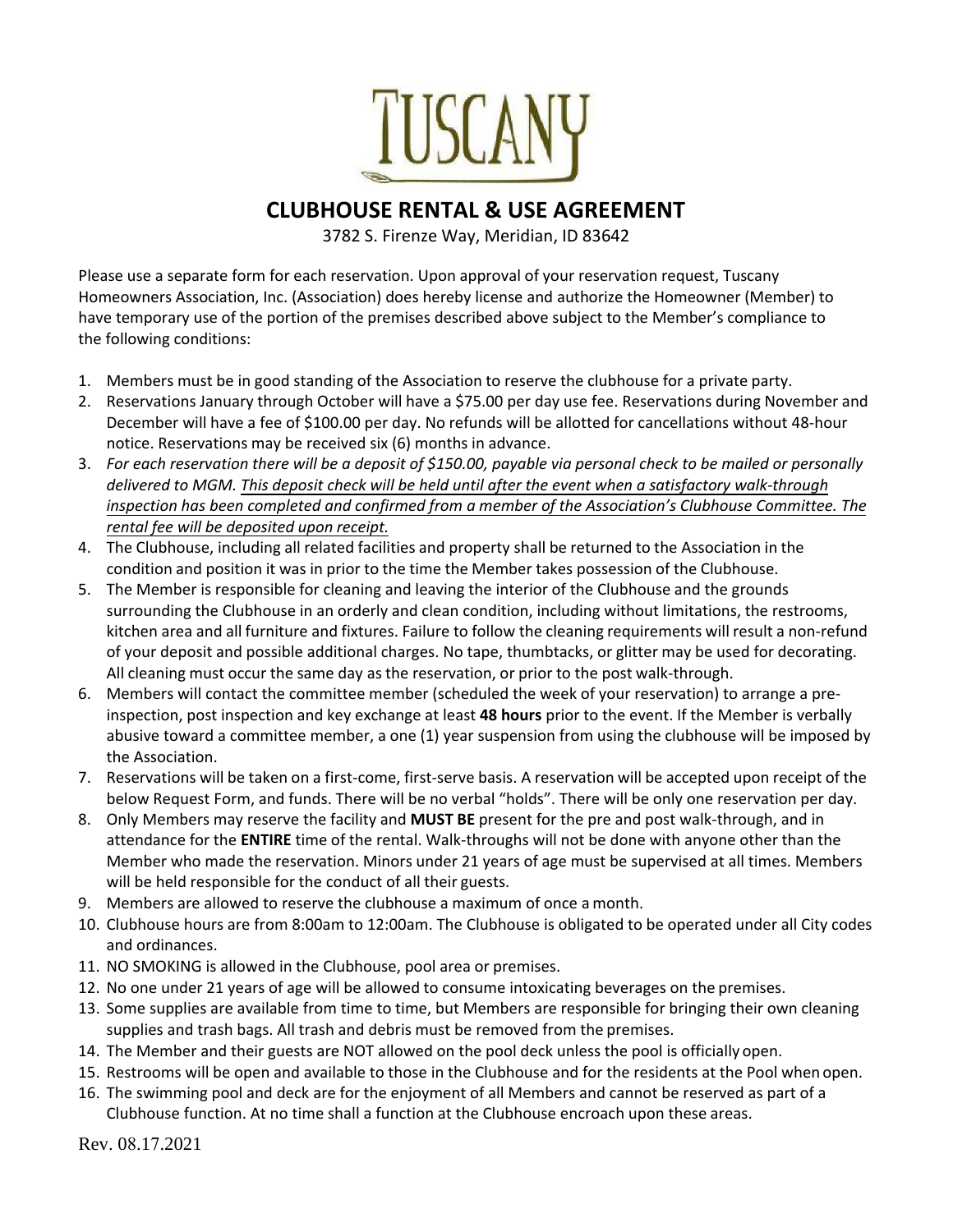- 17. No pets are allowed in the Clubhouse or on the Clubhouse grounds, including the pool area and playground.
- 18. Undue noise is not allowed. There is a local noise ordinance in Ada County; surrounding residents may call the police if you are disturbing the peace.
- 19. Bicycles, scooters and roller blades are to be parked at the bicycle rack. Said items may not be left in front of the clubhouse or along the fences.
- 20. No glass containers are allowed in the parking lot, pool deck, putting green or in the children's playground.
- 21. The Association reserves the right to enter the Clubhouse and terminate any function should the conduct of any person using the Clubhouse endanger the health, safety or welfare of any person, constitute a threat to the Clubhouse or other property, or reasonably interfere with the peace and enjoyment of the Members of the Association.
- 22. Should the pool become contaminated with fecal matter State laws require that the pool be closed immediately to complete water treatment and testing. Let Management know right away.
- 23. The homeowner, all guests and invitees agree to indemnify and hold harmless Management, the Tuscany Homeowners' Association, Inc. its Board of Directors, its volunteers and or employees for any and all losses, claims, damages, lawsuits, etc., which occur or arise out of the use of the Clubhouse or pool facility. Members are responsible to abide by all Federal and City ordinances.
- 24. The Member understands and agrees to abide by all local, state and federal laws and ordinances that pertain to residents, guests and invitees while using the Clubhouse. The Member understands that any violation shall be grounds for immediate termination of the right to use the Clubhouse. Any such termination shall not waive or change the Member's obligation in this Agreement.
- 25. The Clubhouse Committee and Homeowners Association Board reserves the right to refuse to rent the clubhouse for any purpose it deems to be detrimental to or not in the best interests of its Members. It further reserves the right to refuse to rent the facilities on any dates and at any time it deems inappropriate or inconvenient.
- 26. I agree that all deposits, legal fees, actual costs incurred and expenses incurred by the Association as a result of my use of the Clubhouse under this Agreement shall be considered an Assessment and constitute a lien against my property and shall be fully collectible.
- 27. The renter understands the premises may be monitored or under surveillance in order to ensure safety and security to the Association. Upon approval of a reservation the Member's name and phone number will be posted on the website as confirmation.
- 28. There is a max of 75 guest per fire code.

**If you would like to hire the vendor that the Association uses, to clean up after your party, please set this up in advance. Their rate is \$80.00 Flat Fee. You may reach them directly at: Sister Sweepers, Jill Siddoway, Cell (208) 440-8132, Email sistersweepers@gmail.com**